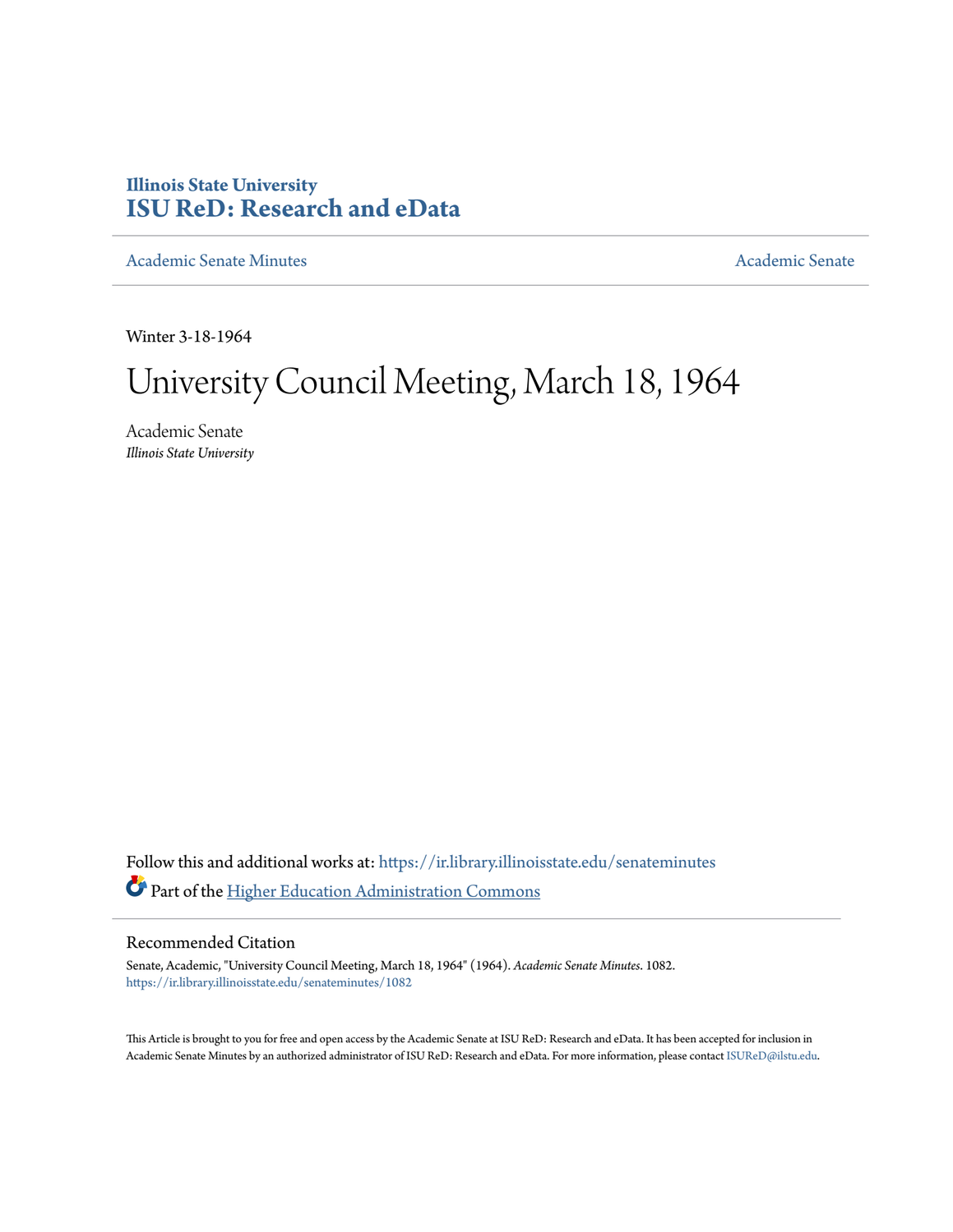DATE: March 18, 1964

Members Present: Ferman Bishop Robert Bone Lynn Brown DeVerne Dalluge Arley Gillett Warren Harden Arthur Larsen Lewis Legg Don Prince Mary Rozum Elizabeth Russell Ralph Smith John Trotter Charles White

#### APPROVAL OF MINUTES

l

It was moved by President Bone and seconded by Warren Harden that the minutes of February 26, 1964 be approved as distributed to the faculty. The motion carried.

It was moved by Elizabeth Russell and seconded by Warren Harden that the minutes of the special meeting on March 5, 1964 be approved as distributed to the faculty. The motion carried.

#### REPORT OF ELECTIONS COMMITTEE

Arley Gillett reported Charles A. White, Ferman Bishop, Lewis Legg, and Mary Rozum were elected to the University Council for a term of three years. A total of 330 ballots were cast uhich is a gain of 79 over the 1963 election.

#### ELECTION OF OFFICERS

The following officers were elected:

Chairman: Vice-Chairman: Secretary:

Arley Gillett Lewis Legg Lynn Brovm

#### COUNCIL REPRESENTATIVE TO THE COMMITTEE ON COMMITTEES

Lewis Legg and John Trotter were nominated to serve as the University Council's representative on the Committee on Committees. John Trotter was elected.

#### COMMITTEE FOR SELECTION OF DEPARTMENT CHAIRMAN FOR DEPARTMENT OF FOREIGN LANGUAGE

The following vere nominated by the Council: Eerman Bishop, Harold Born, Arley Gillett, Nina Gray, Verna Hoyman, Frank Philpot, Don Prince, Earl Reitan, James Roderick, Elizabeth Russell, Ralph Smith, John Trotter, and R. Dean Ware.

Members Absent: Eric Johnson

Visitors: Henry Hermanovicz

APRI

APRI I PRESIDENTE

MINUTES OF THE UNIVERSITY COUNCIL (Not approved by the Council)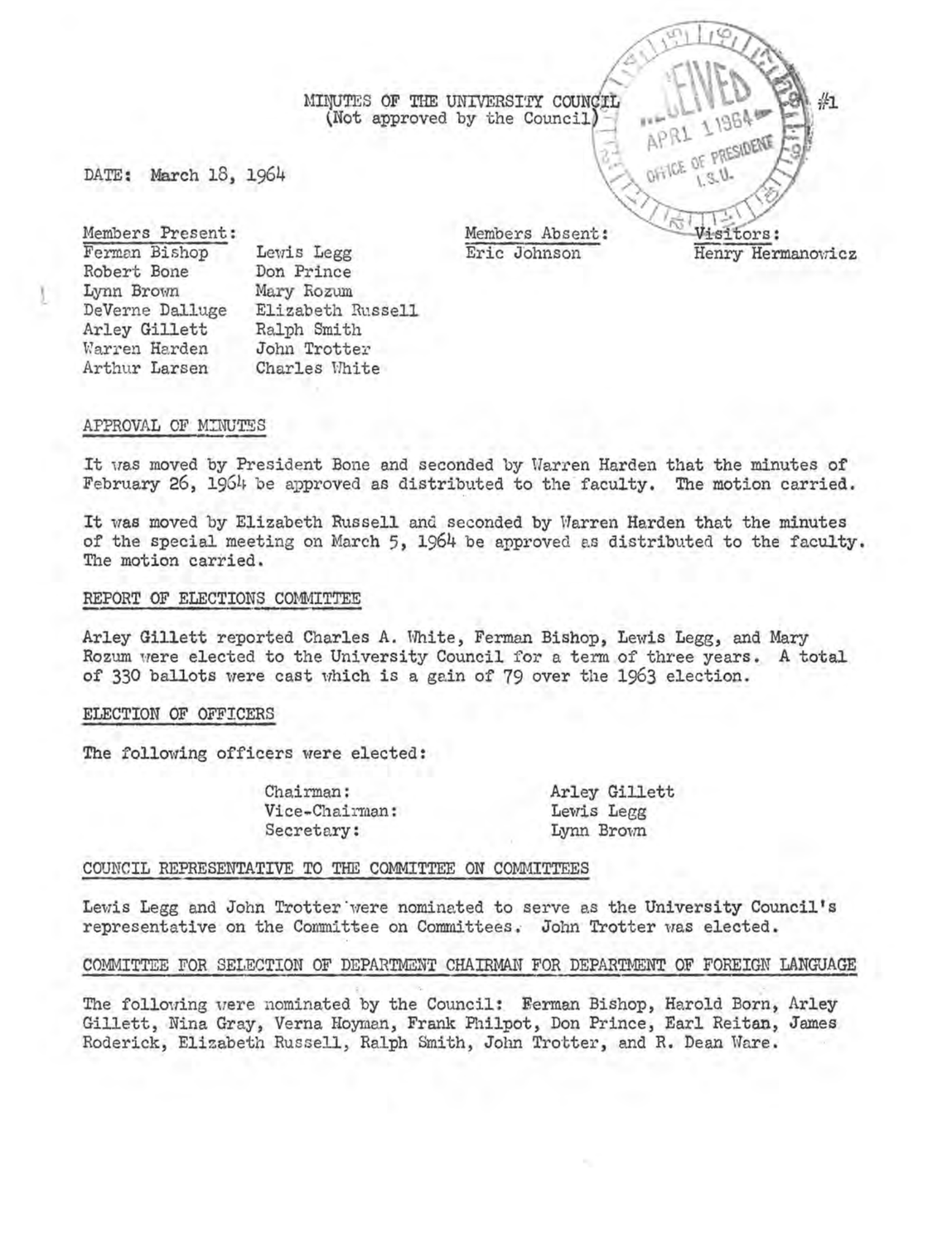It was moved by Lewis Legg and seconded by President Bone that the nominations be closed. The motion carried.

Don Prince and Ferman Bishop were elected by the Council to serve on the Committee.

President Bone announced that the Foreign Language Department elected Margery Ellis and Henry Manahan to serve on the Committee.

President Bone announced he has appointed Dean Belshe to serve on the Committee.

#### SUBCOMMITTEE ON GENERAL EDUCATION

Henry Hermanowicz commented on the faculty responses to the Questionnaire on General Education. Each faculty member will receive a copy of the Summary of Faculty Responses and will be invited to make additional comments or suggestions. Two discussion meetings will be held during this semester with each meeting being centered around a major problem identified or suggestion offered in faculty responses to the Questionnaire. The meetings scheduled with an open invitation to all faculty members are: \

| Date - Time                | Place                         | Topic                                                                                                                                                       |
|----------------------------|-------------------------------|-------------------------------------------------------------------------------------------------------------------------------------------------------------|
| April 15 (Wed.), 4:00 p.m. | Faculty Lounge,<br>Hovey Hall | How best, in what areas,<br>and with what possible<br>problems could greater<br>use be made of proficiency<br>tests at ISU?                                 |
| May 13 (Wed.), 4:00 p.m.   | Faculty Lounge,<br>Hovey Hall | What can be done to<br>alleviate excessive<br>prescriptive requirements<br>and increase the possi-<br>bilities of electives in<br>general education at ISU? |

#### REPORT OF JOINT FACULTY POLICY COMMITTEE

The attached report was presented by Charles White, Chairman of the Joint Faculty Policy Committee.

#### COMMITTEE ON REPLACEMENT OF MEMBERS OF UNIVERSITY COMMITTEES

John Trotter reported for the Committee. He pointed out that the problem is in replacing members of elected committees. The Bylaws of the University Council state "Any vacancy occurring between elections shall be filled by the first eligible person of those who at the last election received the highest number of votes after those elected. If the list of eligible persons should be exhausted, the Council shall choose an eligible member from the Faculty. A councilor named to fill a vacancy shall serve until the next regular election) at which time the Faculty shall elect a member to serve the unexpired term."

John Trotter and Arley Gillett are to report on the policy for replacing members of the Faculty Salary Committee.